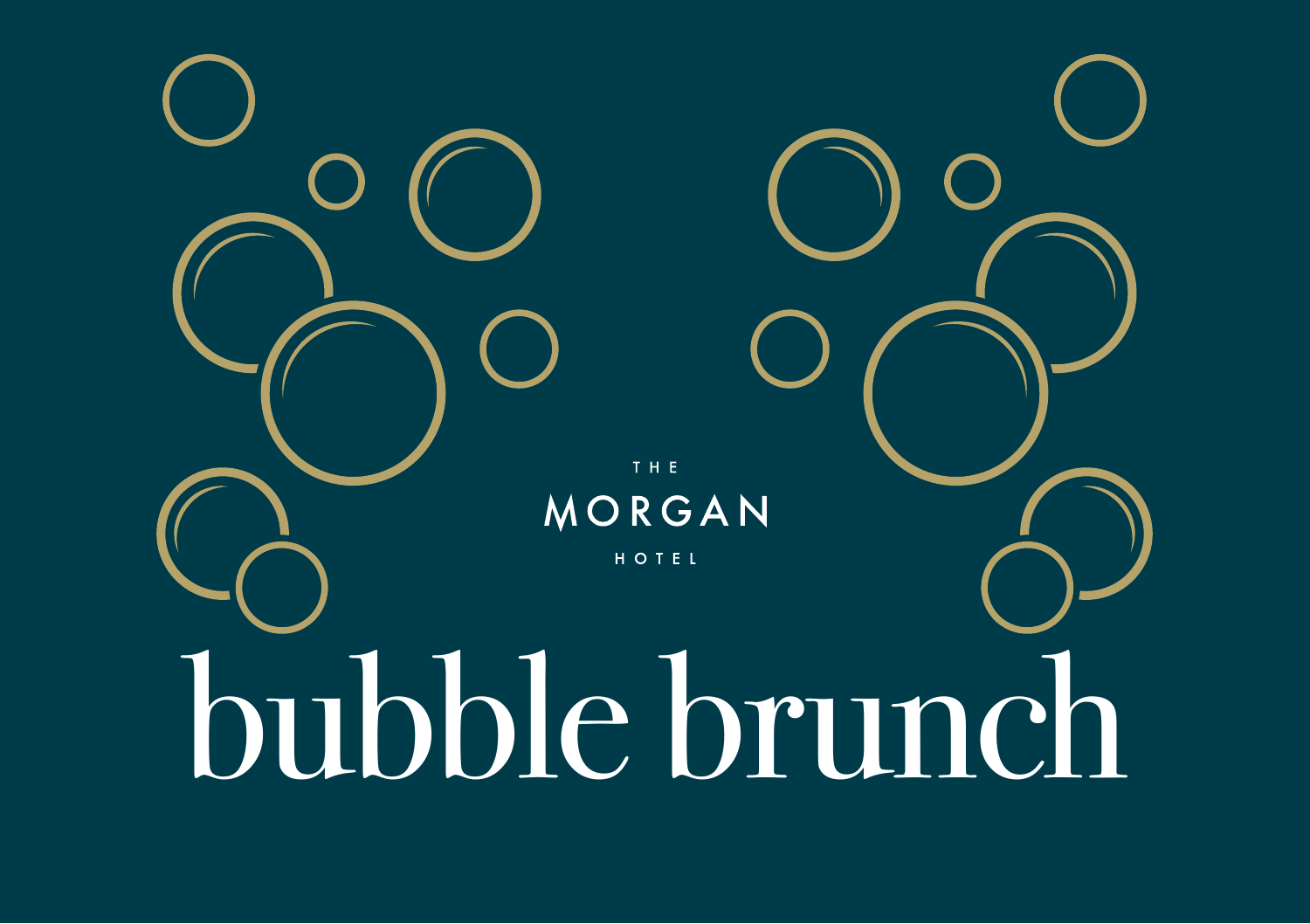# bubble brunch

### $-$  PICK 3 FOR  $\leq$  30  $-$

Choose one "eat", one "bubble" and one "sweet"

### the eats

### BUTTERMILK CHICKEN WAFFLE

Crispy smoked bacon, fried egg, sweet & spicy hot sauce

### TEMPURA PRAWN & NDUJA TACOS

Red cabbage & mango slaw, Pico de Gallo

### FLUFFY BUTTERMILK PANCAKES

Mascarpone lemon mousse, berries, maple syrup

### CROQUE MONSIEUR & CROQUE MADAME

Baked Limerick ham, gruyere cheese & monarch cheese sauce, served on an English muffin

#### SHAKSHUKA

Mediterranean vegetables cooked in spicy tomato sauce, steamed eggs, feta cheese, avocado, with a crispy rustic baquette

### QUINOA & SMASHED AVOCADO PATTY

Heirloom tomato, smashed avocado, served on a brioche bun

### SMASHED TURKEY & FRITTATA BURGER

Roasted pepper frittata, heirloom tomato, smoked bacon, garlic mayo, jalapeno chutney,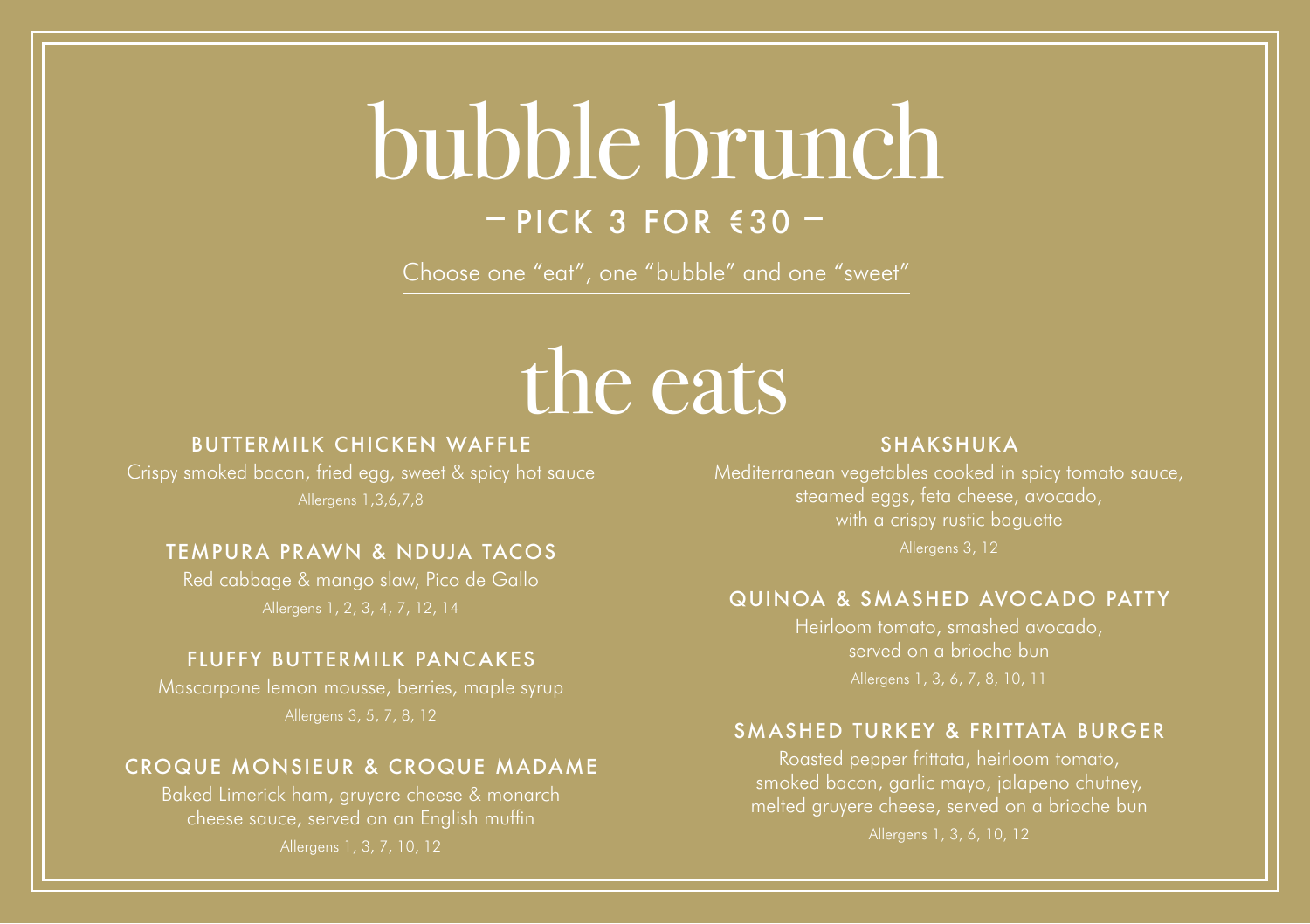## the bubbles the sweets

### **BUBBLETINI**

Passionfruit, vanilla vodka, elderflower Pop your flavour bubble with a shot of prosecco!

### MORGAN BUBBLES

Prosecco, mango puree, elderflower syrup, lime juice

### WATERMELON SUGAR HIGH

Captain Morgan white rum, watermelon, cucumber, lime, pineapple, egg-white wash

### MASCHIO DEI CAVALIERI

Prosecco Snipe

### MORGAN MESS

Pistachio meringue, vanilla whipped cream, strawberries, raspberry coulis, berry salsa topped with honey glazed hazelnuts

### HOUSE-BAKED RASPBERRY CHEESECAKE

Fresh forest fruits

### HOMEMADE VEGAN CHOCOLATE BROWNIE

Served with vanilla ice cream

### ...OR JUST HAVE ANOTHER BUBBLE